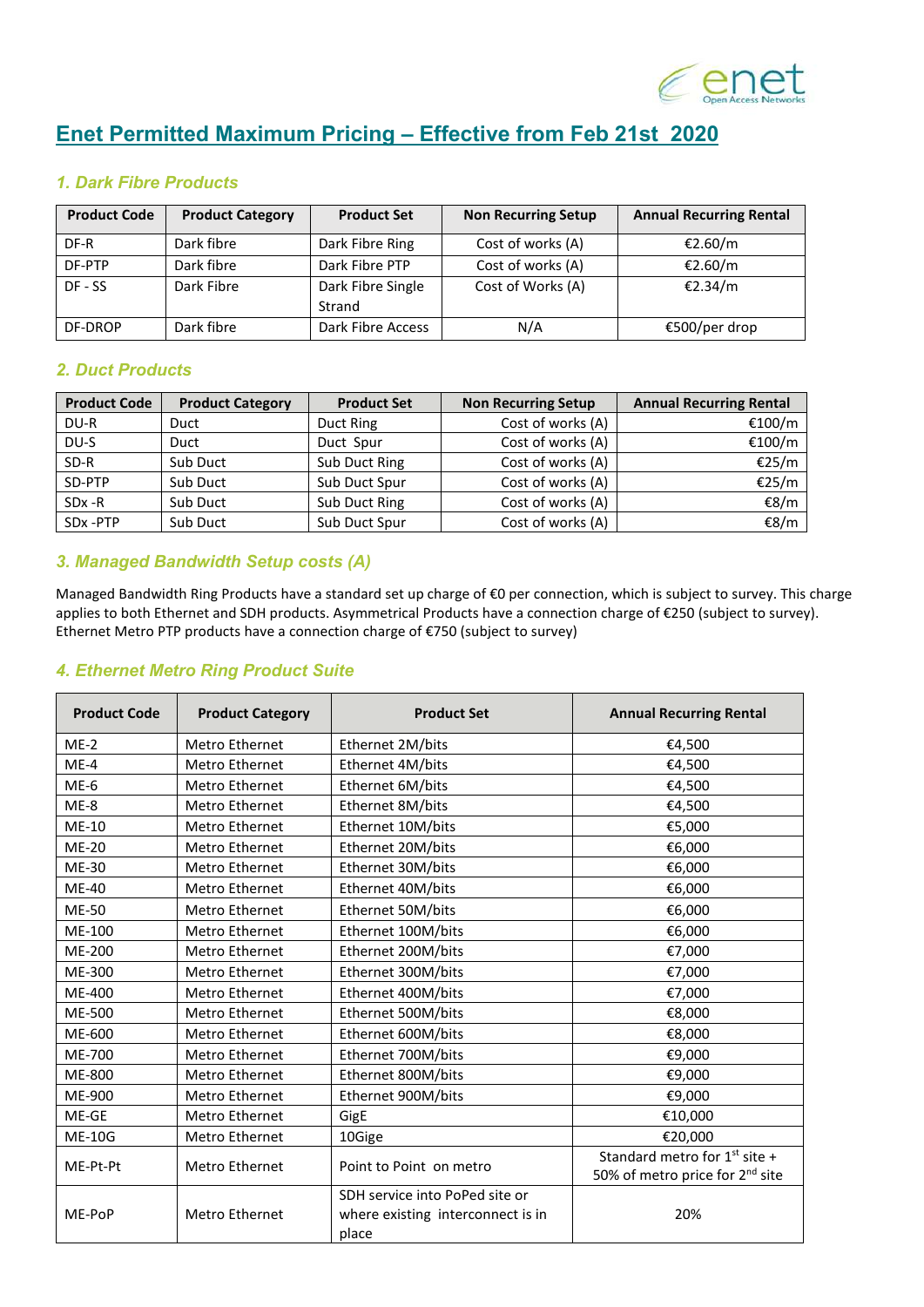

| <b>Product Code</b> | <b>Product Category</b> | <b>Product Set</b>   | <b>Annual Recurring Rental</b> |
|---------------------|-------------------------|----------------------|--------------------------------|
| ME-PTP-10           | Metro Ethernet          | Ethernet 10M/bits    | €3,520                         |
| ME-PTP-20           | Metro Ethernet          | Ethernet 20M/bits    | €3,550                         |
| ME-PTP-30           | Metro Ethernet          | Ethernet 30M/bits    | €3,590                         |
| ME-PTP-40           | Metro Ethernet          | Ethernet 40M/bits    | €3,670                         |
| ME-PTP-50           | Metro Ethernet          | Ethernet 50M/bits    | €3,730                         |
| ME-PTP-75           | Metro Ethernet          | Ethernet 75M/bits    | €3,800                         |
| ME-PTP-100          | Metro Ethernet          | Ethernet 100M/bits   | €3,880                         |
| ME-PTP-150          | Metro Ethernet          | Ethernet 150M/bits   | €4,030                         |
| ME-PTP-200          | Metro Ethernet          | Ethernet 200M/bits   | €4,110                         |
| ME-PTP-300          | Metro Ethernet          | Ethernet 300M/bits   | €4,300                         |
| <b>ME-PTP-450</b>   | Metro Ethernet          | Ethernet 450M/bits   | €4,590                         |
| ME-PTP-500          | Metro Ethernet          | Ethernet 500M/bits   | €4,680                         |
| ME-PTP-600          | Metro Ethernet          | Ethernet 600M/bits   | €4,770                         |
| <b>ME-PTP-750</b>   | Metro Ethernet          | Ethernet 700M/bits   | €4,850                         |
| ME-PTP-GE           | Metro Ethernet          | Ethernet 1000M/bits  | €5,020                         |
| ME-PTP-10GE         | Metro Ethernet          | Ethernet 10000M/bits | €6,500                         |

## *5. Ethernet Metro PTP (Point to Point) Product Suite*

A non-recurring connection charge of €750 is also charged on all Metro Ethernet PTP products

# *6.Ethernet Metro Asymmetrical Product Suite*

| <b>Product Code</b> | <b>Product Category</b> | <b>Product Set</b>            | <b>Annual Recurring Rental</b> |
|---------------------|-------------------------|-------------------------------|--------------------------------|
| ME-ASM-150/20       | Metro Ethernet          | Ethernet 150M/bits   20M/bits | €2.000                         |
| ME-ASM-300/40       | Metro Ethernet          | Ethernet 300M/bits   40M/bits | €2.250                         |
| ME-ASM-500/60       | Metro Ethernet          | Ethernet 500M/bits   60M/bits | €2,500                         |

A non-recurring connection charge of €250 is also charged on all Asymmetrical products

# *7. MAF product (Product to support Fibre deployments)*

| <b>Product Code</b> | <b>Product Category</b> | <b>Product Set</b>                   | <b>Annual Recurring Rental</b><br>(G) |
|---------------------|-------------------------|--------------------------------------|---------------------------------------|
| <b>MAF</b>          | Metro                   | Facilitate deployments for FTTB/FTTH | €7,500 (up to 250 premises)           |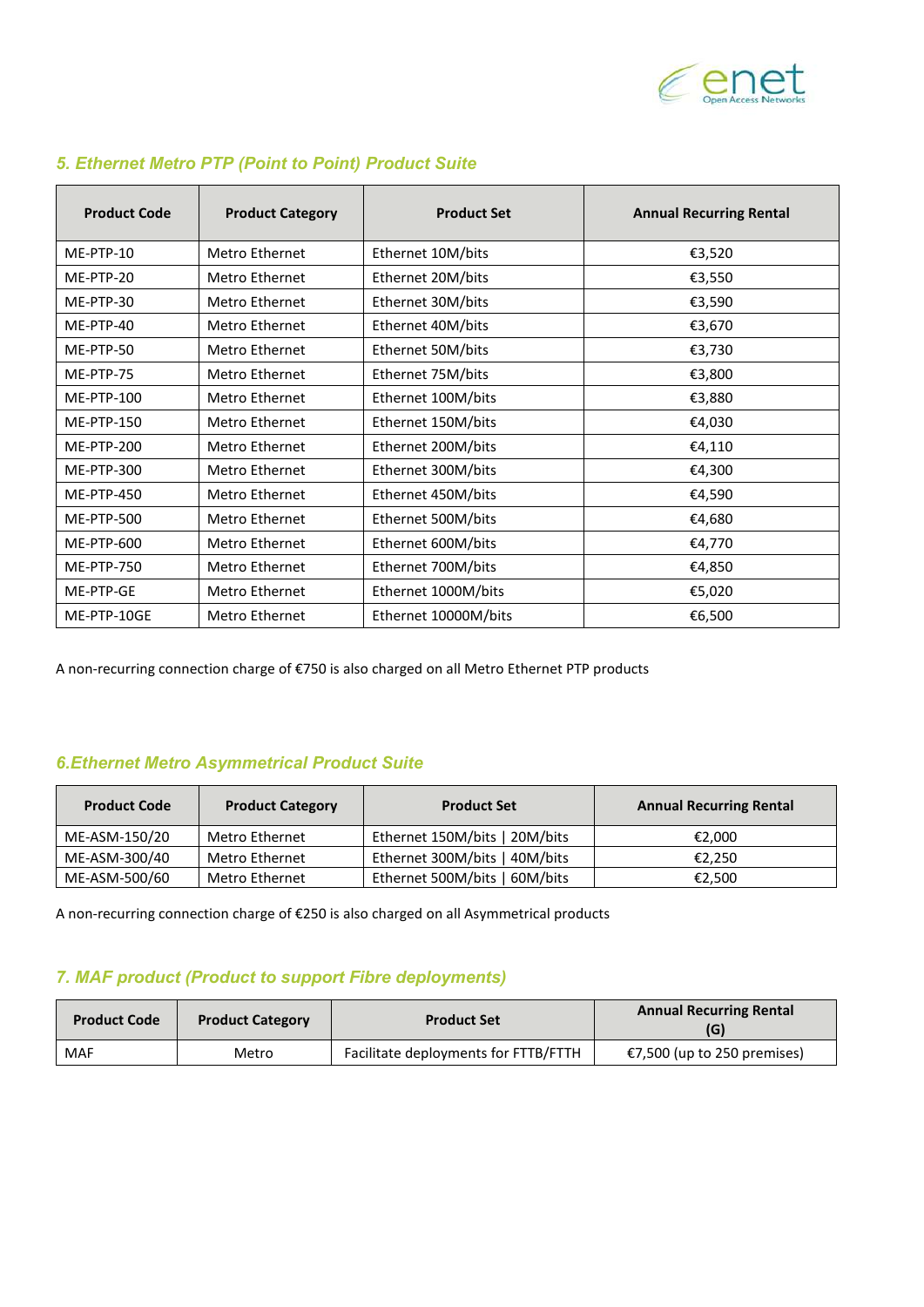

# *8. SDH Metro Product Suite*

| <b>Product Code</b> | <b>Product Category</b> | <b>Product Set</b>                                                        | <b>Annual Recurring Rental</b>                                                           |
|---------------------|-------------------------|---------------------------------------------------------------------------|------------------------------------------------------------------------------------------|
| MSDH-E1             | Metro SDH               | E1                                                                        | €4,500                                                                                   |
| MSDH-EI-PLUS        | Metro SDH               | <b>Additional E 1</b>                                                     | €1,500                                                                                   |
| MSDH-EI-Voice       | Metro SDH               | E1 (voice only)                                                           | €3,000                                                                                   |
| MSDH-E3             | Metro SDH               | E <sub>3</sub>                                                            | €11,500                                                                                  |
| MSDH-DS3            | Metro SDH               | DS <sub>3</sub>                                                           | €11.500                                                                                  |
| MSDH-STM1           | Metro SDH               | STM <sub>1</sub>                                                          | €18,000                                                                                  |
| MSDH-STM4           | Metro SDH               | STM <sub>4</sub>                                                          | €48,000                                                                                  |
| MSDH-STM16          | Metro SDH               | <b>STM 16</b>                                                             | €120.000                                                                                 |
| MSDH-Pt-Pt          | Metro SDH               | Point to Point on metro                                                   | standard metro for $1^{st}$ site + 50% of<br>metro price for 2 <sup>nd</sup> second site |
| MSDH-PoP            | Metro SDH               | SDH service into PoP'd site or where<br>existing interconnect is in place | 20%                                                                                      |

# *9. Co-Location Products*

| <b>Product</b><br>Code | <b>Product Category</b>              | <b>Product Set</b>                  | <b>Non Recurring Setup</b> | <b>Annual Recurring Rental</b> |
|------------------------|--------------------------------------|-------------------------------------|----------------------------|--------------------------------|
| $CO-2U$                | Co-Location                          | $Co$ -Lo $2U$                       | €750                       | €750                           |
| CO-HALF                | Co-Location                          | Co-Lo Half rack                     | €5,000                     | €5,000                         |
| CO-RACK                | Co-Location                          | Co-Lo Rack                          | €7.500                     | €7,500                         |
| $CO - CC$              | Co-Location                          | Co-Lo Cross Connect                 | €0                         | €1,200                         |
| CO-IDP                 | Co-Location                          | Co-Lo Internal Duct                 | €0                         | €10,000                        |
| CO-eCX                 | Co-Location                          | <b>Co-Lo External Cross Connect</b> | €0                         | €4,000                         |
| CO-SC                  | Co-Location                          | Co-Lo Structured Cable              | €1,800                     | €O                             |
| CO-AS                  | Antenna                              | Antenna Space                       | €5,000                     | €5,000                         |
| CO-WISP                | Antenna + colo U space +<br>Backhaul | Colo                                | Price on request           | Price on request               |

| <b>Product</b><br>Code | <b>Product Category</b> | <b>Product Set</b> | <b>Non Recurring Setup</b> | <b>Annual Recurring Rental (H)</b> |
|------------------------|-------------------------|--------------------|----------------------------|------------------------------------|
| CO-PO-AC               | Co-Location power       | AC Per Amp         |                            | €800                               |
| CO-PO-DC               | Co-Location power       | DC Per Amp         |                            | €200                               |

| <b>Product</b><br>Code | <b>Product</b><br>Category | <b>Product Set</b>             | Notice (C)              | <b>Hours</b>   | Charge (D)        |
|------------------------|----------------------------|--------------------------------|-------------------------|----------------|-------------------|
|                        |                            |                                | 5 working days' no-     | normal working | €750 per group of |
| CO-AA                  | Co-Location                | Co-Lo Access Accreditation     | tice                    | hours          |                   |
|                        |                            |                                | <b>Emergency Notice</b> | Emergency no-  | €120 per hour (E) |
| CO-SA-EN               | Co-Location                | <b>Supervised Co-Lo Access</b> |                         | tice           |                   |
|                        |                            |                                | 5 working days' no-     | normal working | €60 per hour (F)  |
| CO-SA-PN               | Co-Location                | <b>Supervised Co-Lo Access</b> | tice                    | hours          |                   |

# *10. Circuit Modification*

| <b>Product Code</b> | <b>Product Category</b>     | <b>Product Set</b>             | <b>Location</b>        | <b>Non Recurring Setup</b> |
|---------------------|-----------------------------|--------------------------------|------------------------|----------------------------|
| $CM-R$              | <b>Circuit Modification</b> | <b>VLAN Tagging</b>            | Remote                 | €500                       |
| CM-S                | <b>Circuit Modification</b> | <b>VLAN Tagging</b>            | On-site                | Cost of Works + $€500$     |
| $CM-R$              | <b>Circuit Modification</b> | <b>Circuit Reconfiguration</b> | Remote                 | €500                       |
| CM-S                | <b>Circuit Modification</b> | <b>Circuit Reconfiguration</b> | On-Site                | Cost of Works + $€500$     |
| CM-P                | <b>Circuit Modification</b> | <b>Circuit Reconfiguration</b> | <b>Additional Port</b> | €500                       |